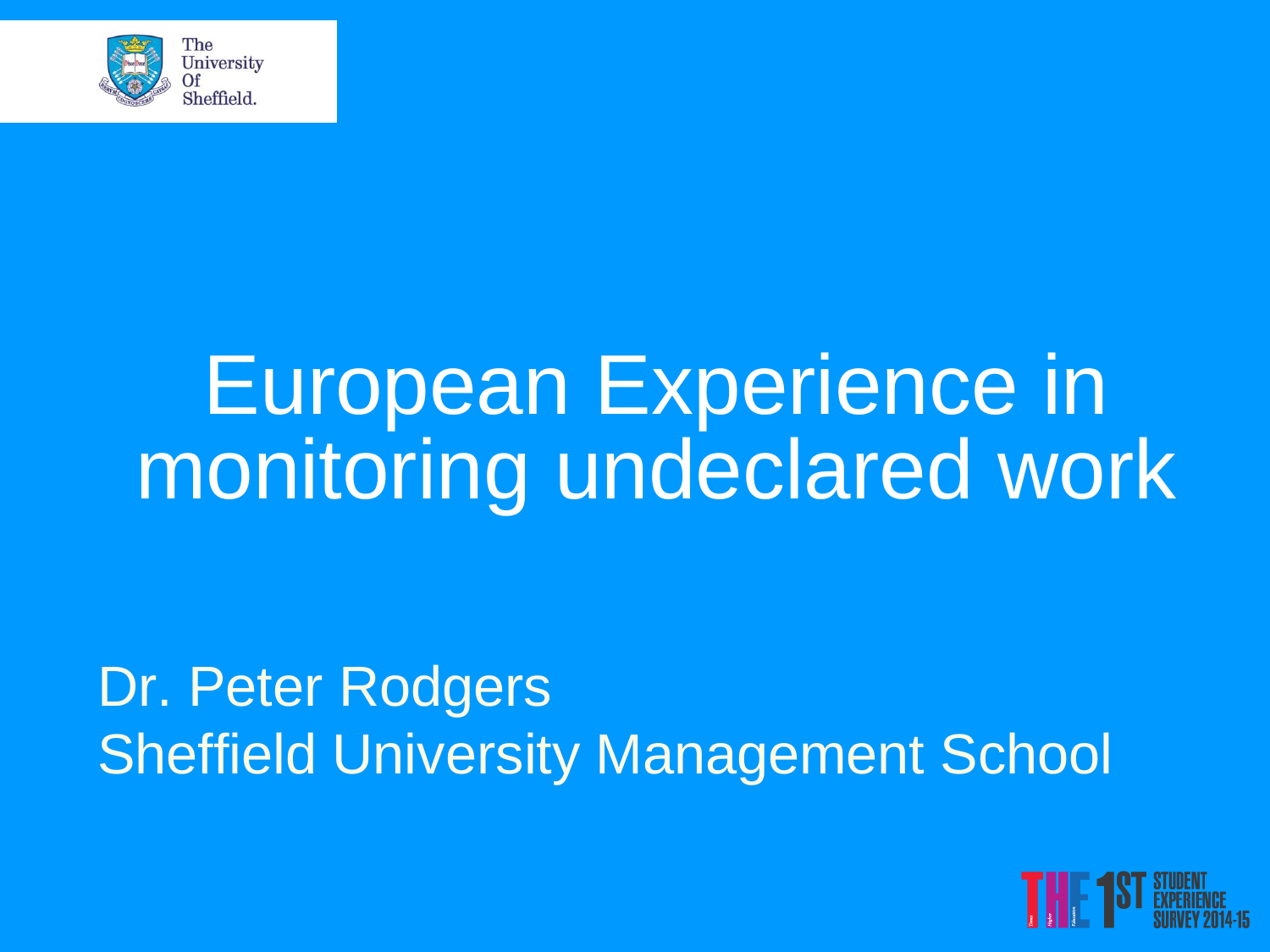

#### **Contents**

- Pros and cons of informal economy
- Policy options
- Typology of policy approaches & measures
- Current policy approaches
- Synthesizing the policy approaches
	- Responsive regulation
	- Slippery slope framework



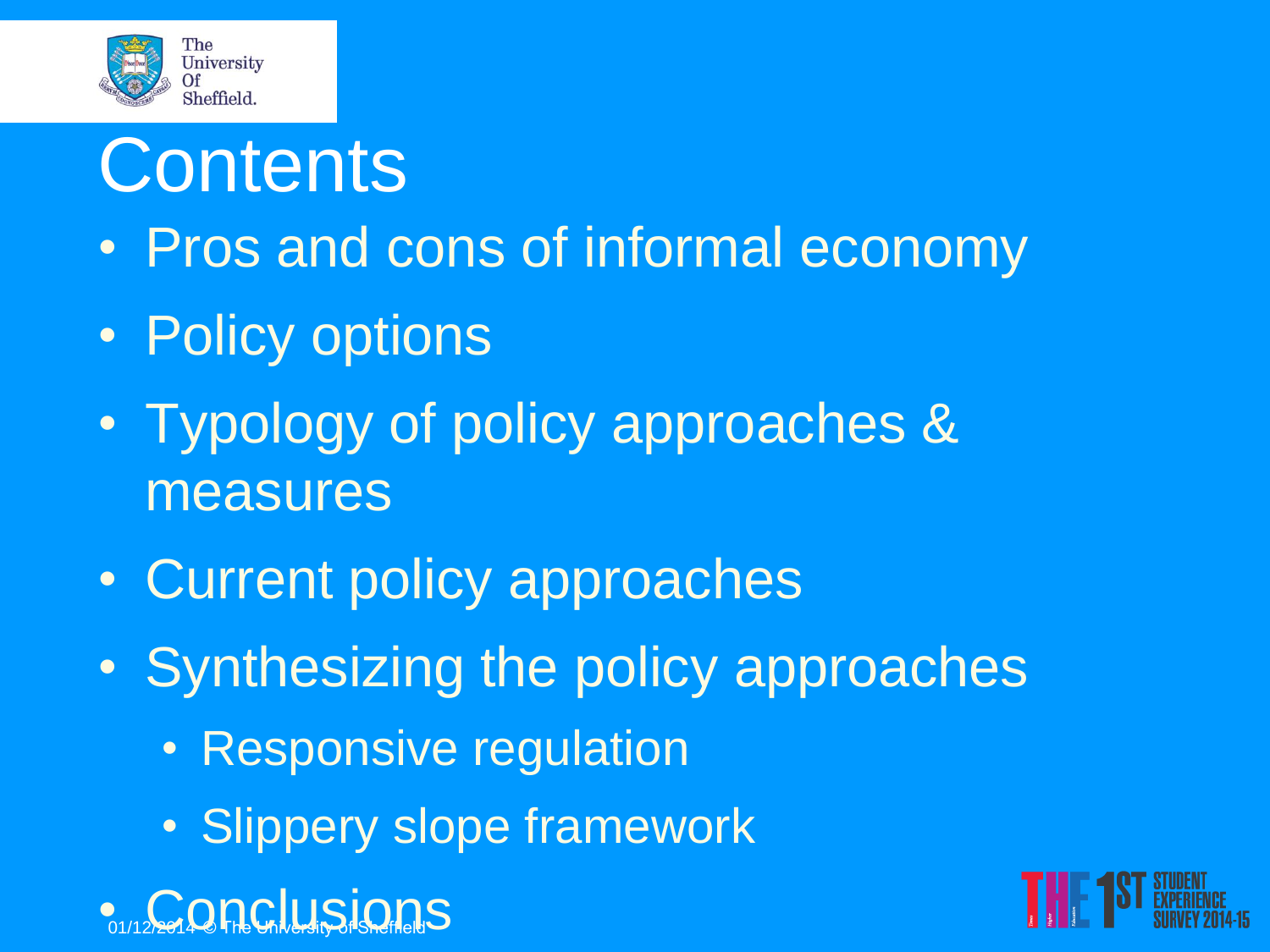

### Advantages and disadvantages of informal economy

| <b>Disadvantages</b>                                              | <b>Advantages</b>               |
|-------------------------------------------------------------------|---------------------------------|
| <b>For formal businesses:</b>                                     |                                 |
| Unfair competition                                                | Test-bed for business start-ups |
| 'Race to the bottom' of regulatory compliance                     |                                 |
| For informal businesses:                                          |                                 |
| Unable to access capital and business support                     | Test-trade viability of venture |
| Pressured into exploitative relations with<br>formal businesses   |                                 |
| Difficult to expand business which cannot be<br>openly advertised |                                 |

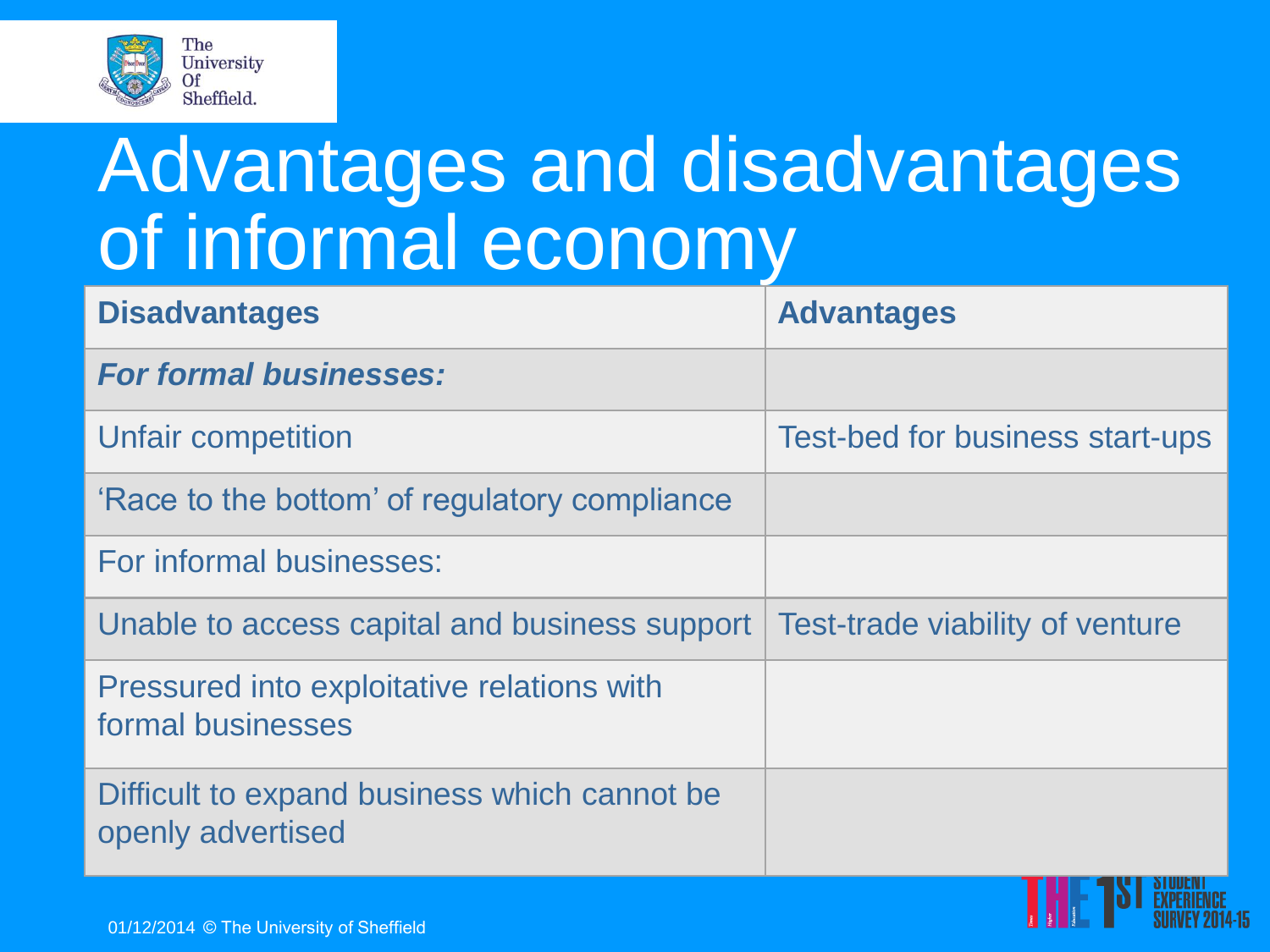

### Advantages and disadvantages of informal economy

| <b>Disadvantages</b>                                                                 | <b>Advantages</b>                                                                      |
|--------------------------------------------------------------------------------------|----------------------------------------------------------------------------------------|
| <b>For informal workers:</b>                                                         |                                                                                        |
| Lack access to credit & financial services                                           | Source of income to stay out<br>of poverty                                             |
| No labour rights (e.g., minimum wage, sick<br>pay, working hours, redundancy rights) | Flexibility in where, when and<br>how to work                                          |
| Inability to provide job history to access formal<br>labour market                   | Reduces barriers to entry into<br>work because majority with<br>close social relations |
| Cannot build up rights to pension and benefits                                       |                                                                                        |
| Lack health and safety standards, bargaining<br>rights & voice                       |                                                                                        |
| $04/10/0041 \odot$ The University of Chaffic                                         |                                                                                        |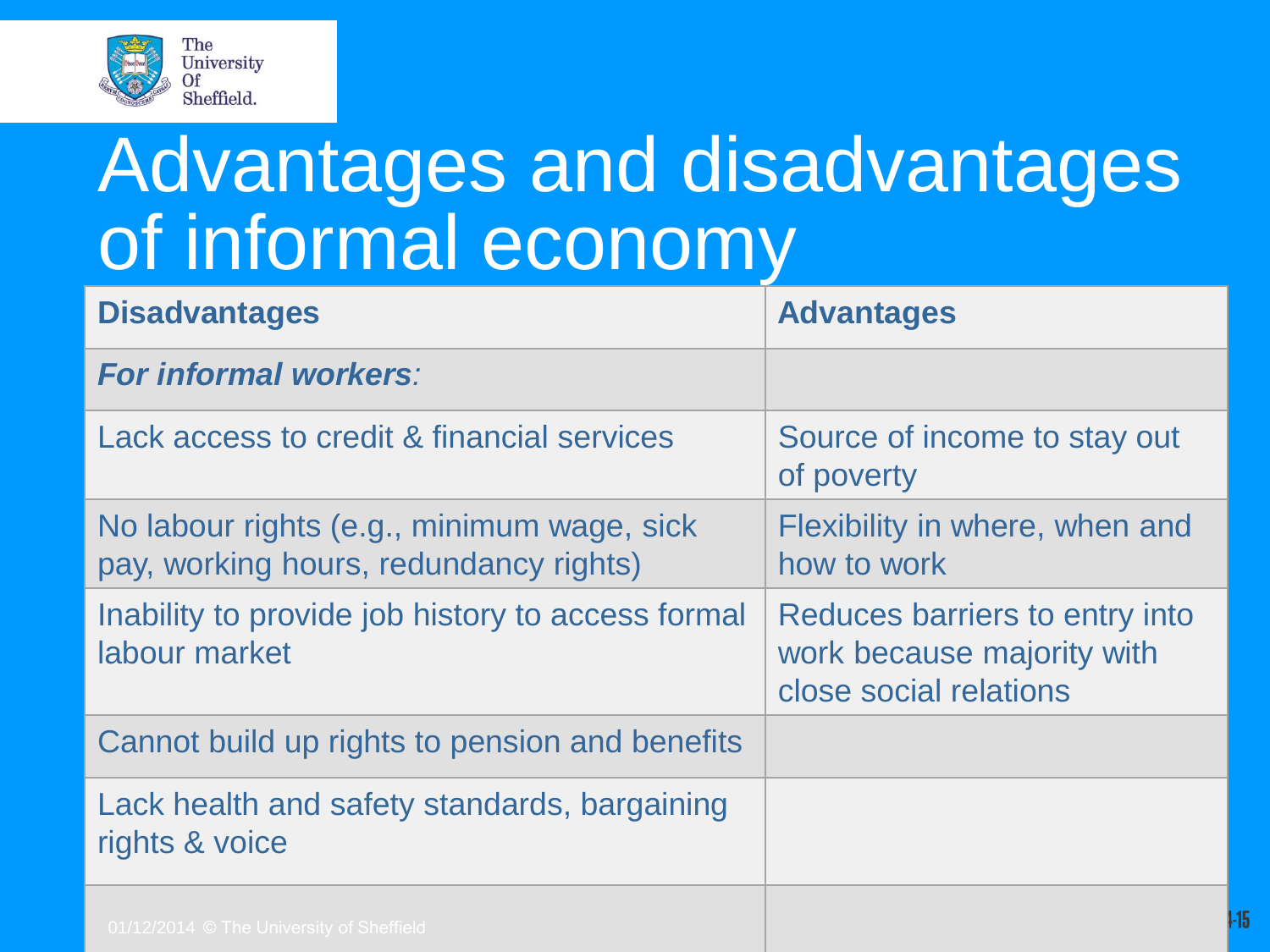

### Advantages and disadvantages of informal economy

| <b>Disadvantages</b>                                                                                            | <b>Advantages</b>                                           |
|-----------------------------------------------------------------------------------------------------------------|-------------------------------------------------------------|
| <b>For customers:</b>                                                                                           |                                                             |
| Lack legal recourse if poor job is done,<br>insurance cover, guarantees, etc                                    | More affordable products and<br><b>services</b>             |
| <b>For governments:</b>                                                                                         |                                                             |
| Loss of state revenue                                                                                           | <b>Stops governments pursuing</b><br>burdensome regulations |
| Knock-on effects on creating social integration<br>& mobility by reducing money available                       |                                                             |
| Leads to loss of regulatory control over quality<br>of jobs and services                                        |                                                             |
| May encourage a more causal attitude<br>towards the law more widely<br>U1/12/2014 © The University of Sheffield |                                                             |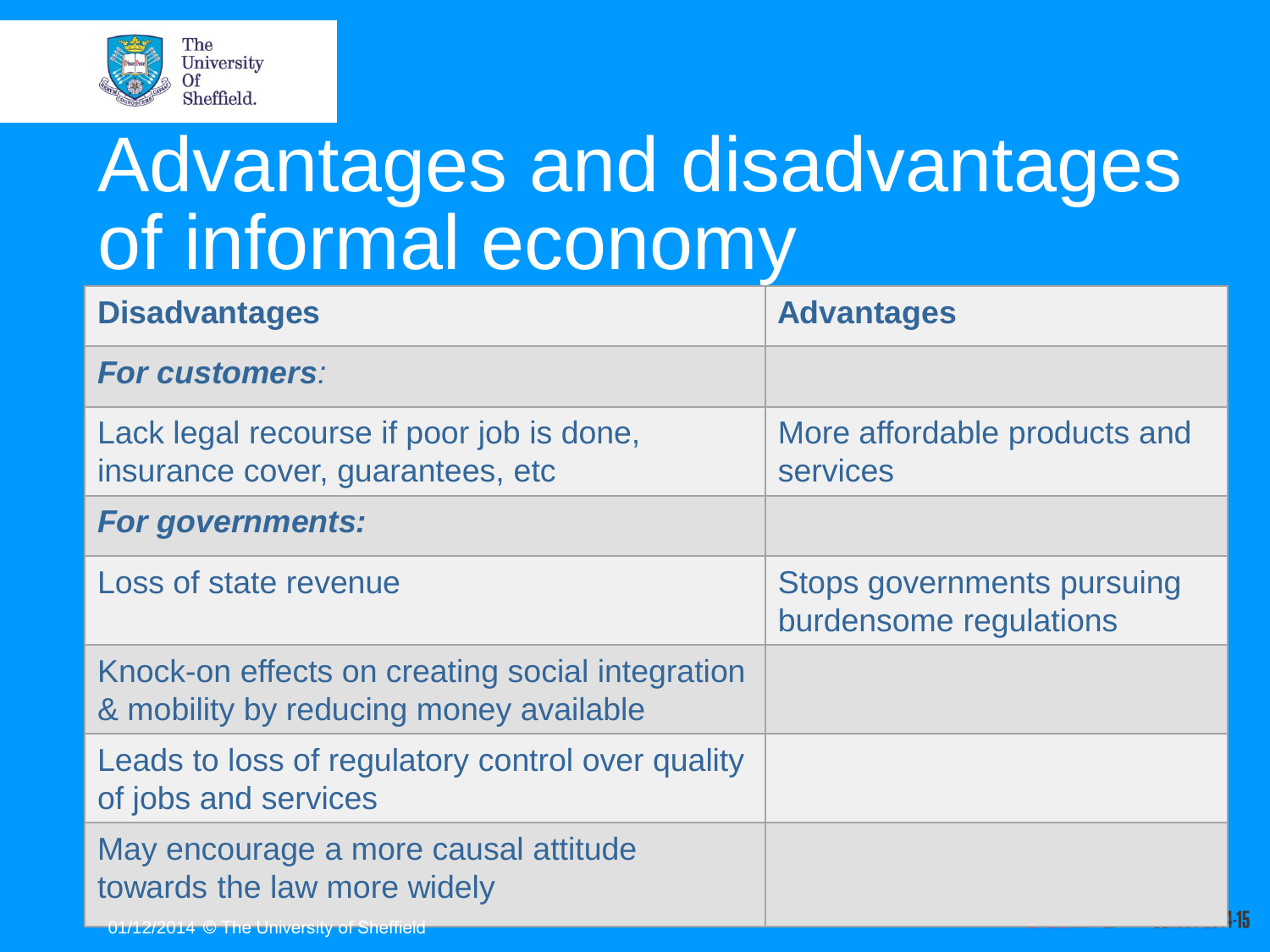

## Policy options

- Do nothing
- Eradicate the informal economy
- Move formal work into informal economy

• Move informal work into formal economy In practice, facilitating formalization being advocated in Europe

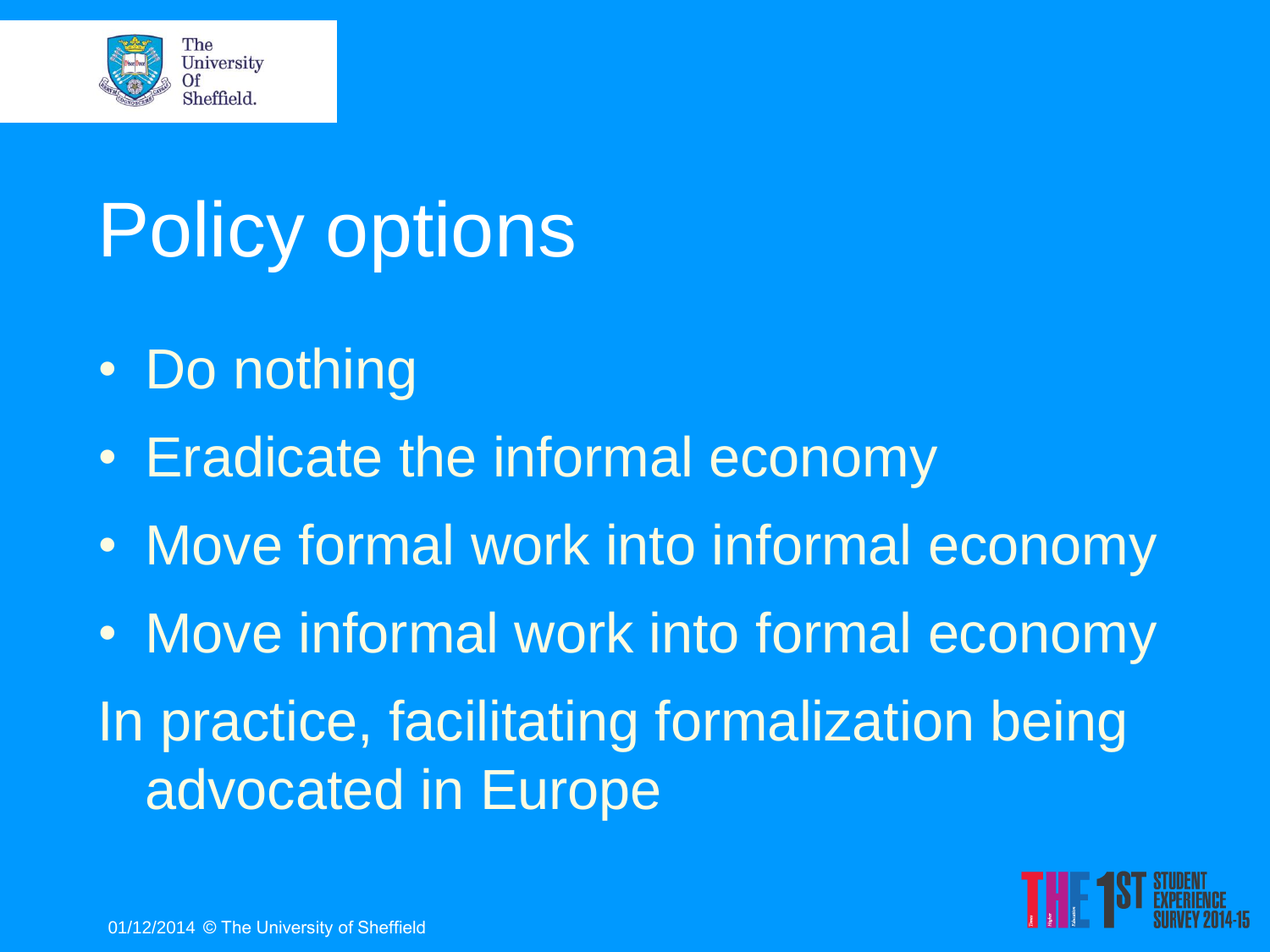

# Typology of policy approaches

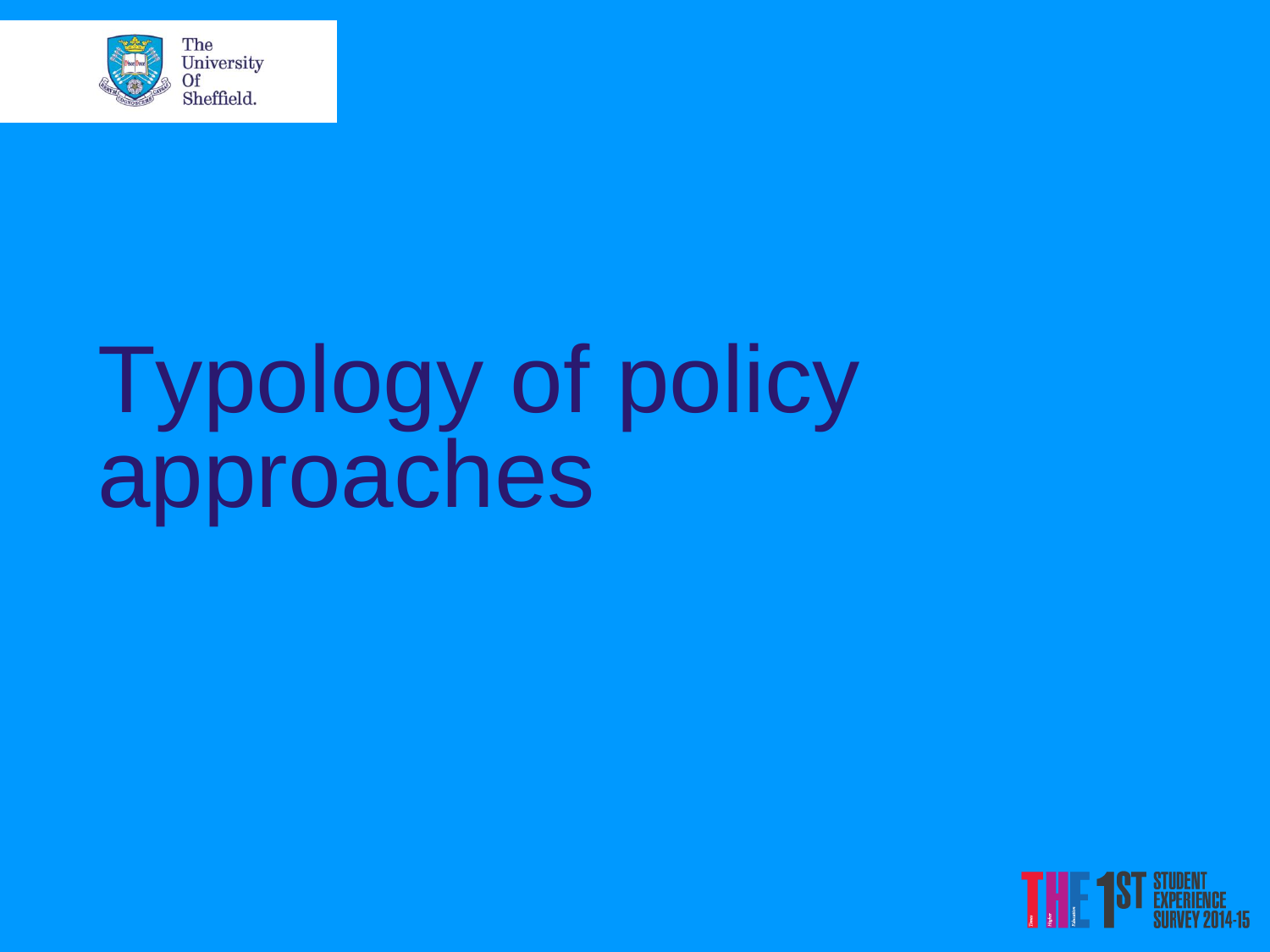

### Sticks: negative reinforcement



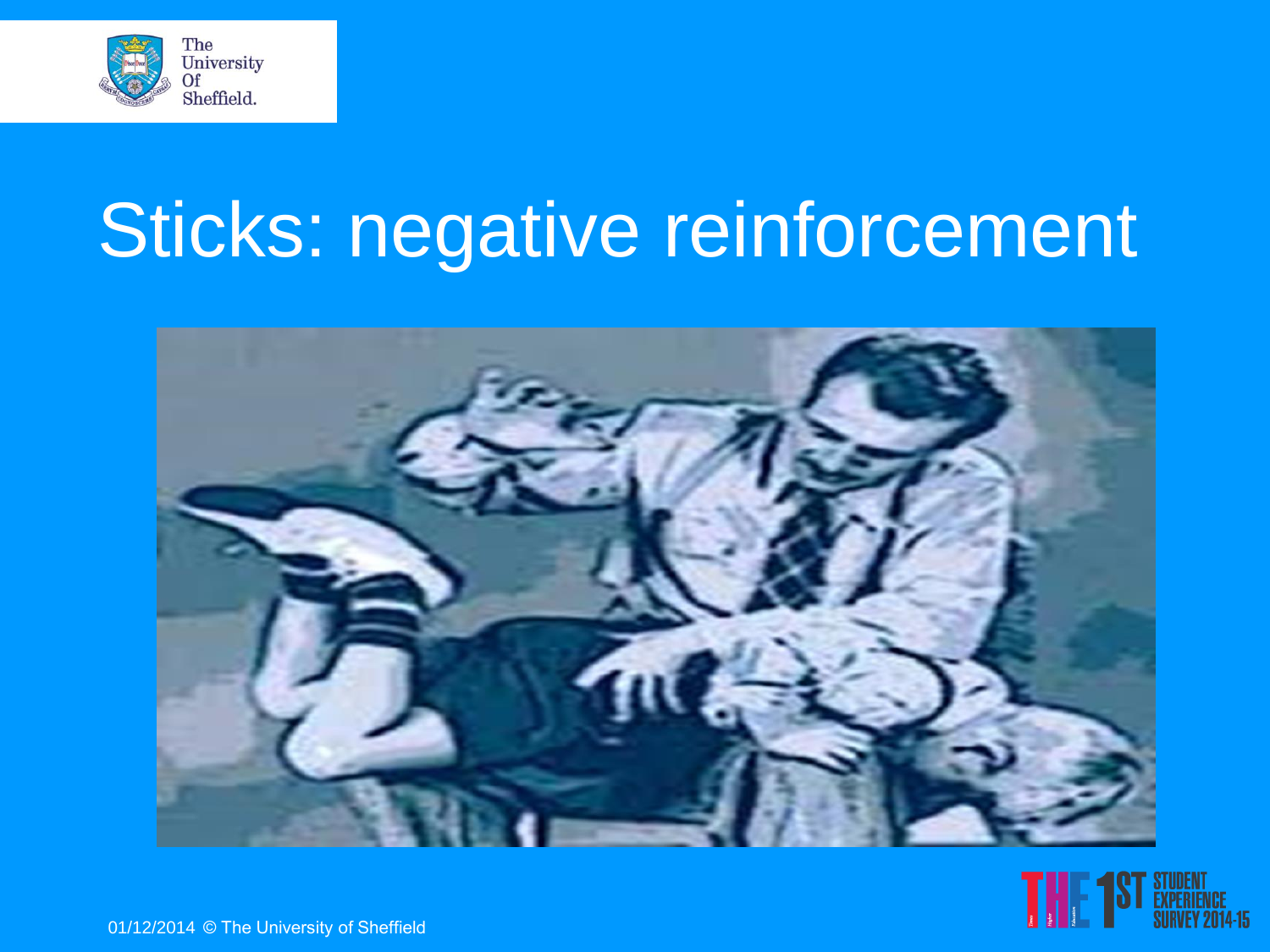

### Carrots/positive reinforcement



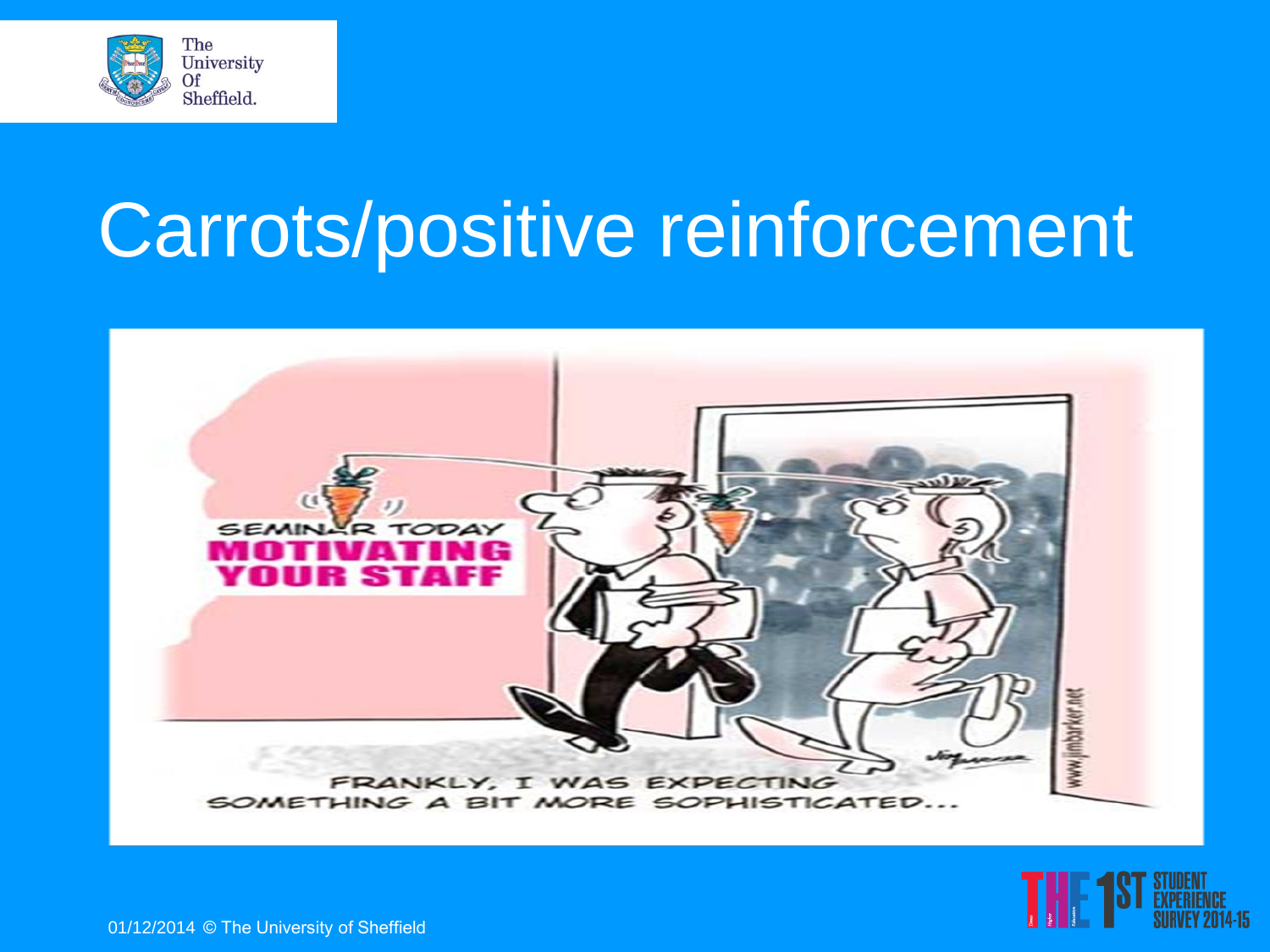

# Combining sticks and carrots



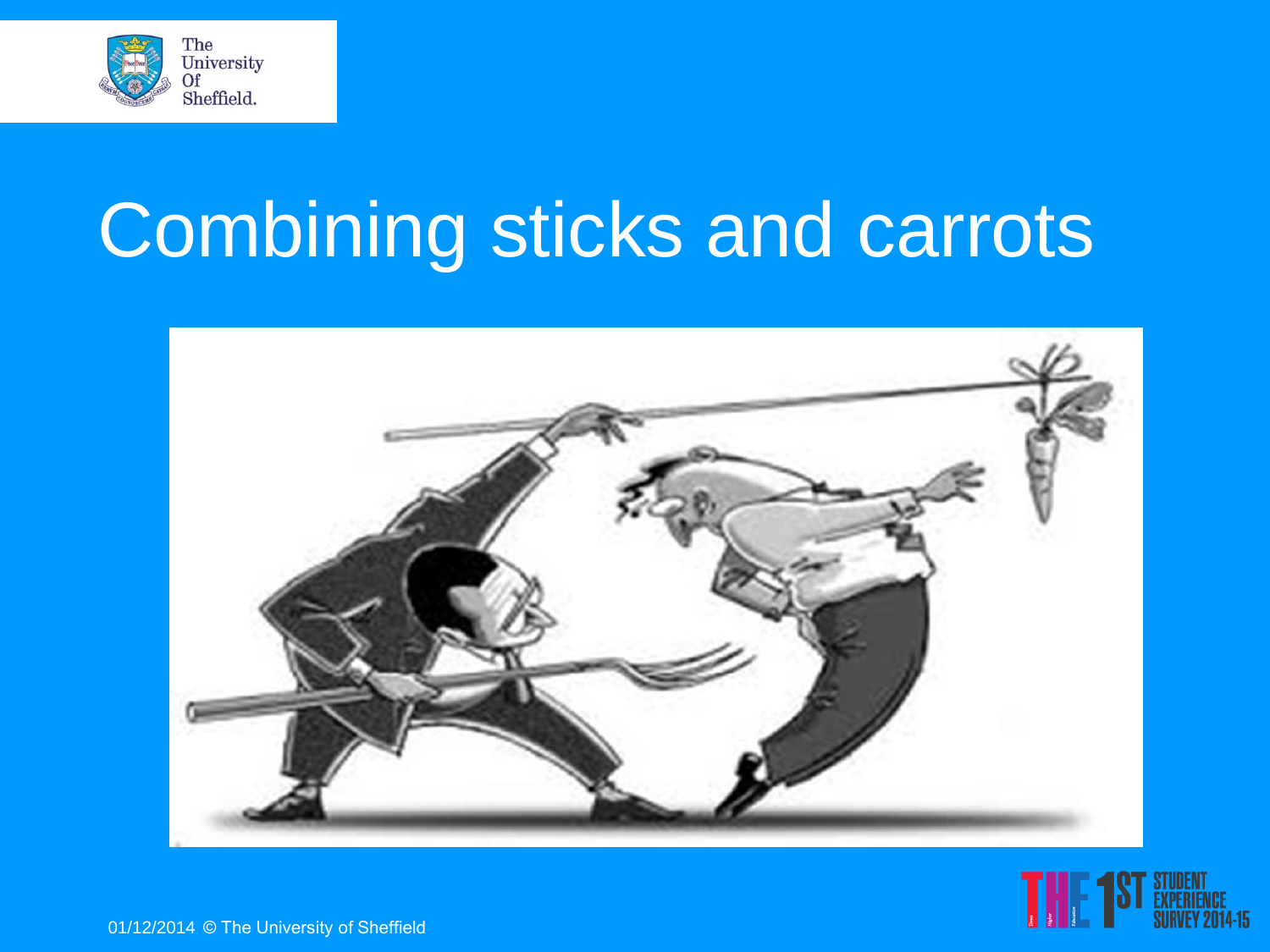

## Typology of policy approaches

| <b>Approach</b>                       | <b>Method</b>                                                          | <b>Measures (examples)</b>                                                                                                                           |
|---------------------------------------|------------------------------------------------------------------------|------------------------------------------------------------------------------------------------------------------------------------------------------|
| Direct controls:<br><b>Deterrents</b> | Improved detection                                                     | Data matching & sharing<br>Joined up operations                                                                                                      |
|                                       | Increased penalties                                                    | Increased penalties &<br>sanctions                                                                                                                   |
| Direct controls:<br>incentives        | For businesses                                                         | Simplify compliance; tax<br>incentives; support & advice                                                                                             |
|                                       | For individuals                                                        | Supply-side (e.g., amnesties;<br>voluntary disclosure; smooth<br>transition to formality)<br>Demand-side (e.g., service<br>vouchers; tax incentives) |
| Indirect controls                     | Fostering culture of<br>commitment/alignment of<br>citizens with state | Change norms, values and<br>beliefs                                                                                                                  |
|                                       |                                                                        | Change formal institutions                                                                                                                           |

15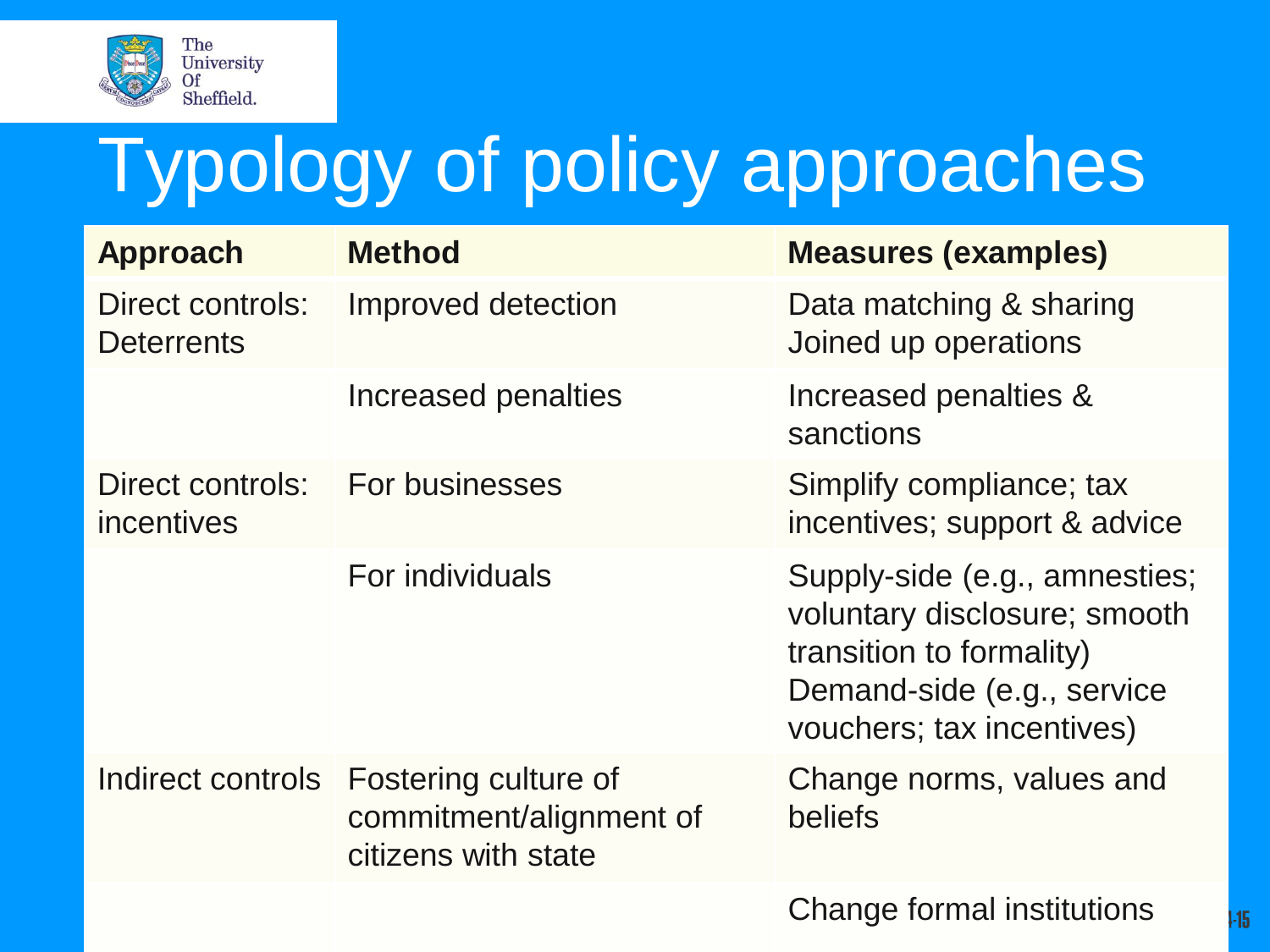

# Current policy approaches in Europe

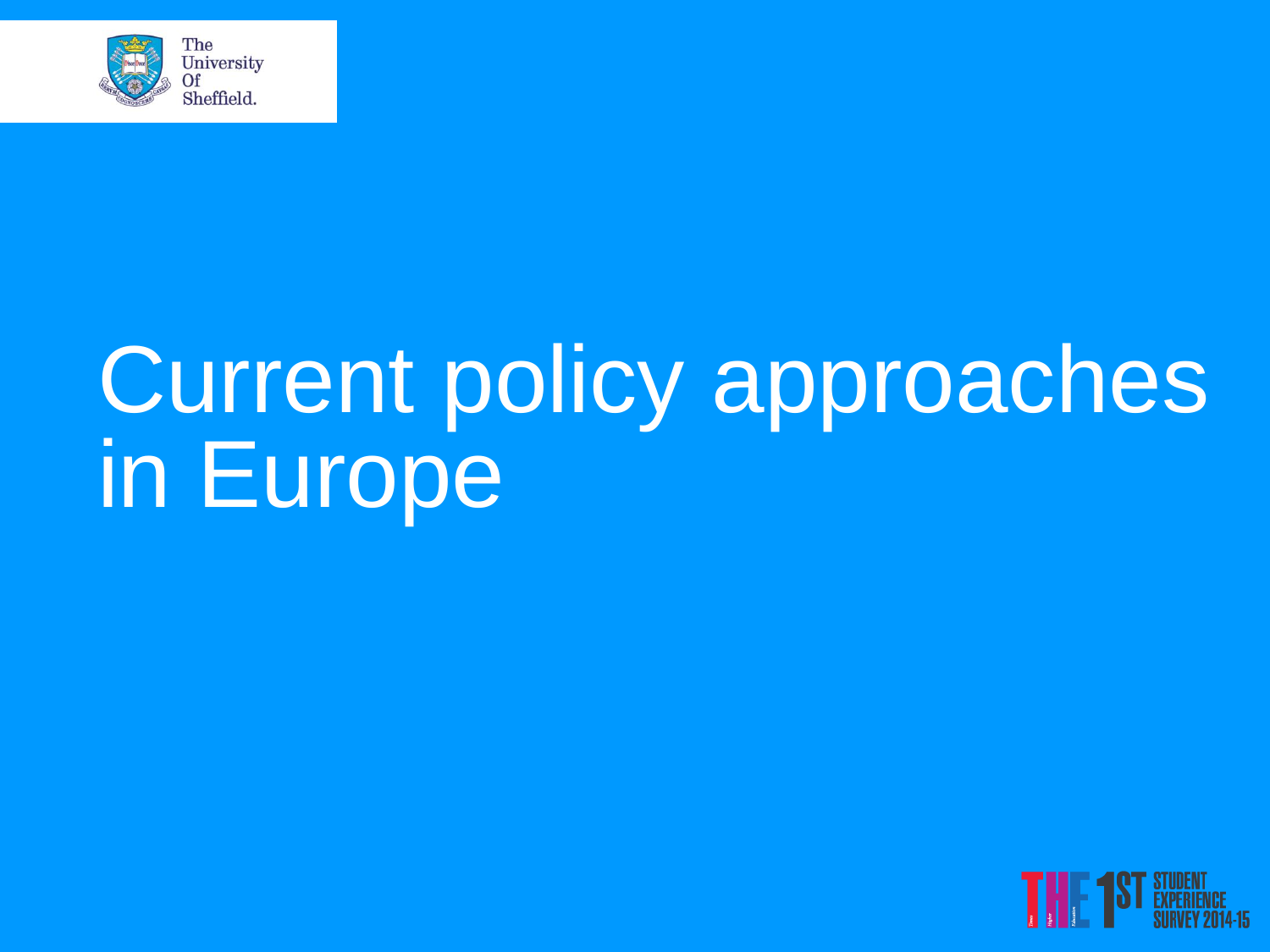

### Relative importance given to different policy measures

| % citing                                          | <b>Most</b><br><b>important</b> | 2 <sup>nd</sup> most<br><b>important</b> | <b>Least</b><br><b>important</b> |
|---------------------------------------------------|---------------------------------|------------------------------------------|----------------------------------|
| Direct controls: deterrents                       | 57                              | 17                                       | 16                               |
| <b>Direct controls: supply-side</b><br>incentives | 19                              | 46                                       | 23                               |
| Direct controls: demand-<br>side incentives       | 14                              | 19                                       | 32                               |
| Indirect controls                                 | 10                              | 18                                       | 29                               |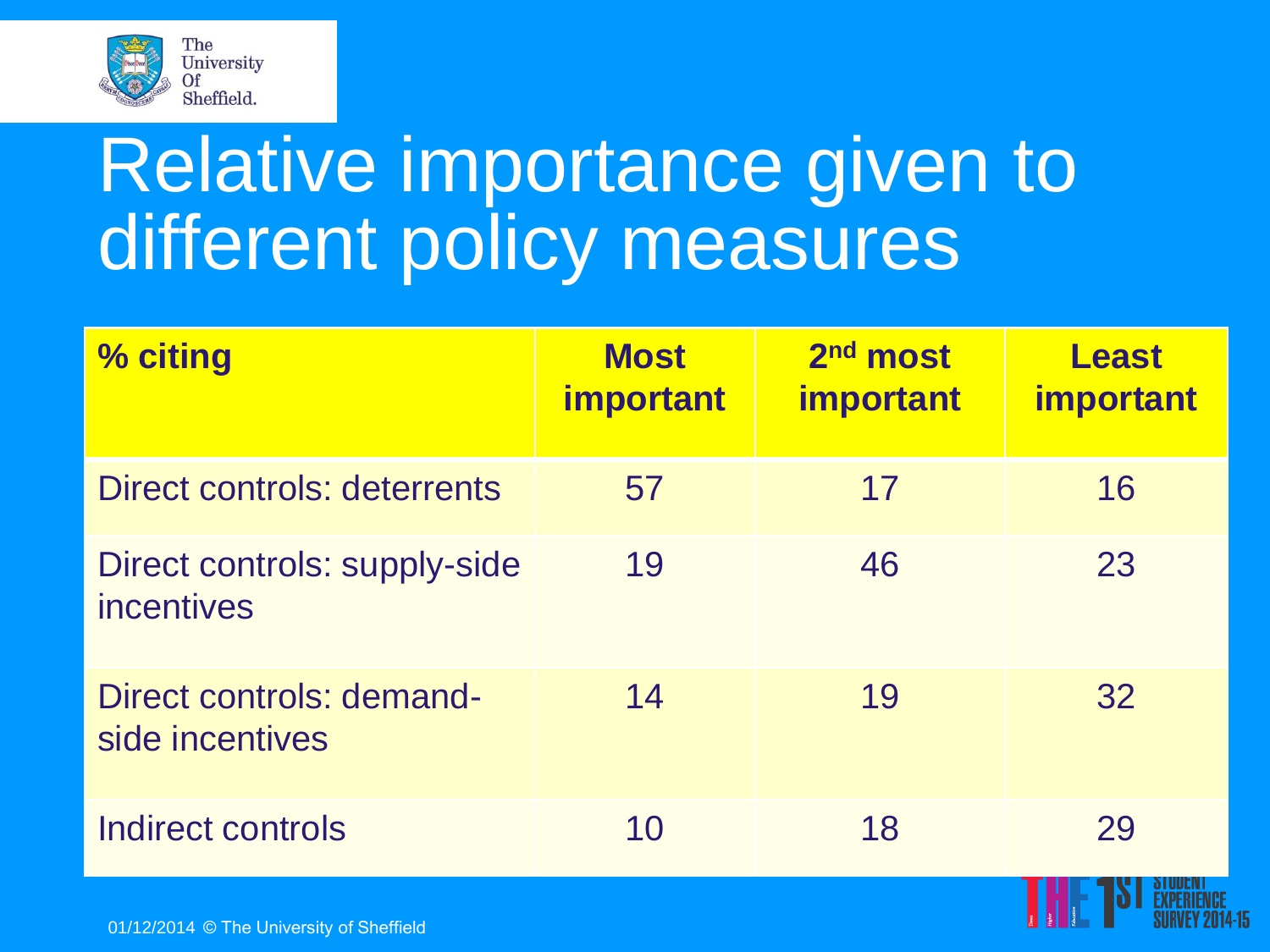

### Perception of most/least effective policy approaches

| % citing                                   | <b>Most</b><br><b>effective</b> | 2 <sup>nd</sup> most<br>effective | <b>Least</b><br>effective |
|--------------------------------------------|---------------------------------|-----------------------------------|---------------------------|
| Direct controls: deterrents                | 55                              | 13                                | 12                        |
| Direct controls: supply-side<br>incentives | <b>20</b>                       | 41                                | 13                        |
| Direct controls: demand-side<br>incentives | 15                              | 27                                | 31                        |
| Indirect controls                          | 10                              | 19                                | 44                        |

SURVEY 2014-15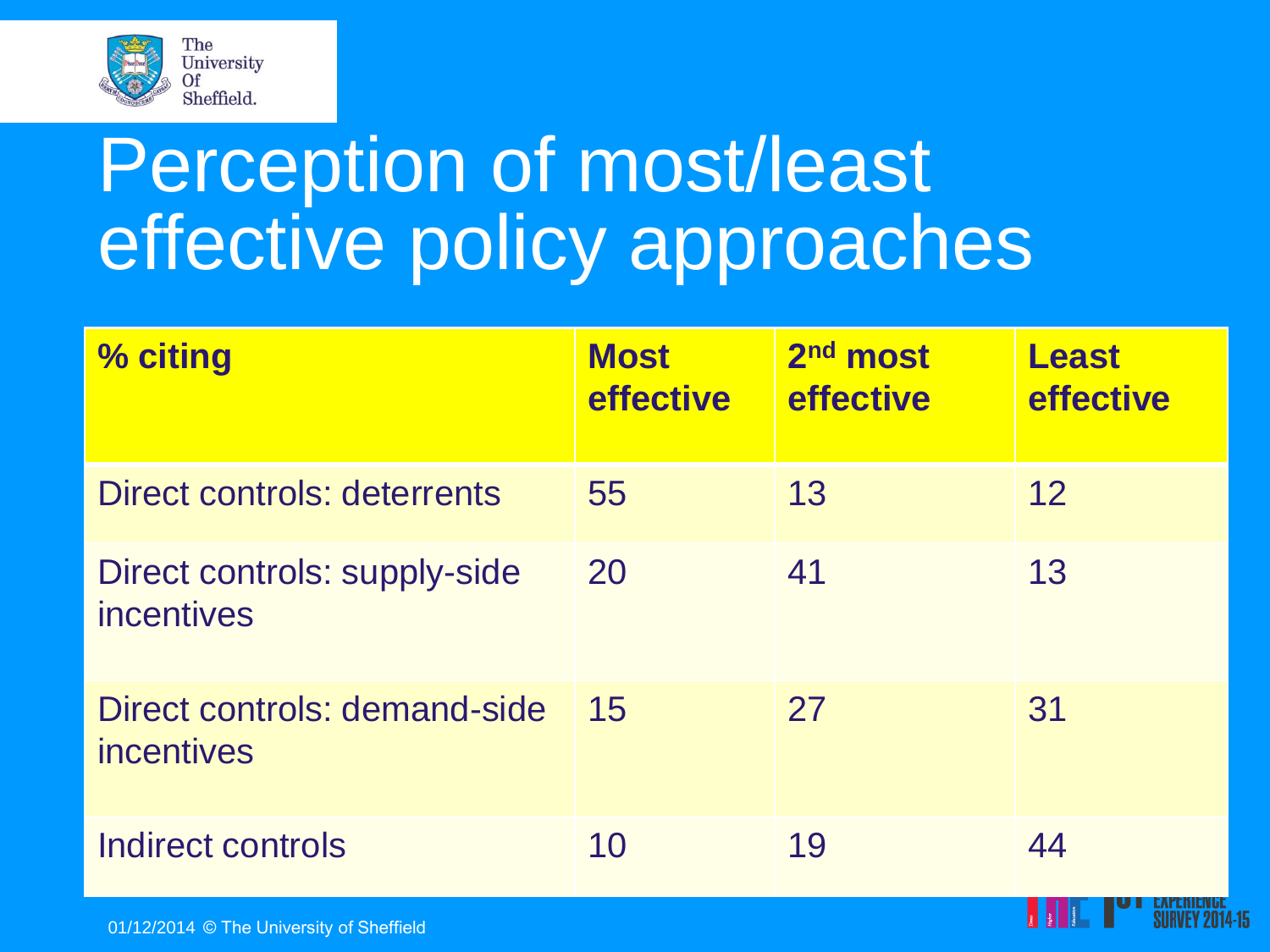

### Ranked most effective: national stakeholder opinion

- 1st Deterrence
- 2nd Preventative measures
- 3rd Curative measures
- 4th Commitment measures
- Same across all European regions (except Nordic nations: Commitment measures ranked 1st)

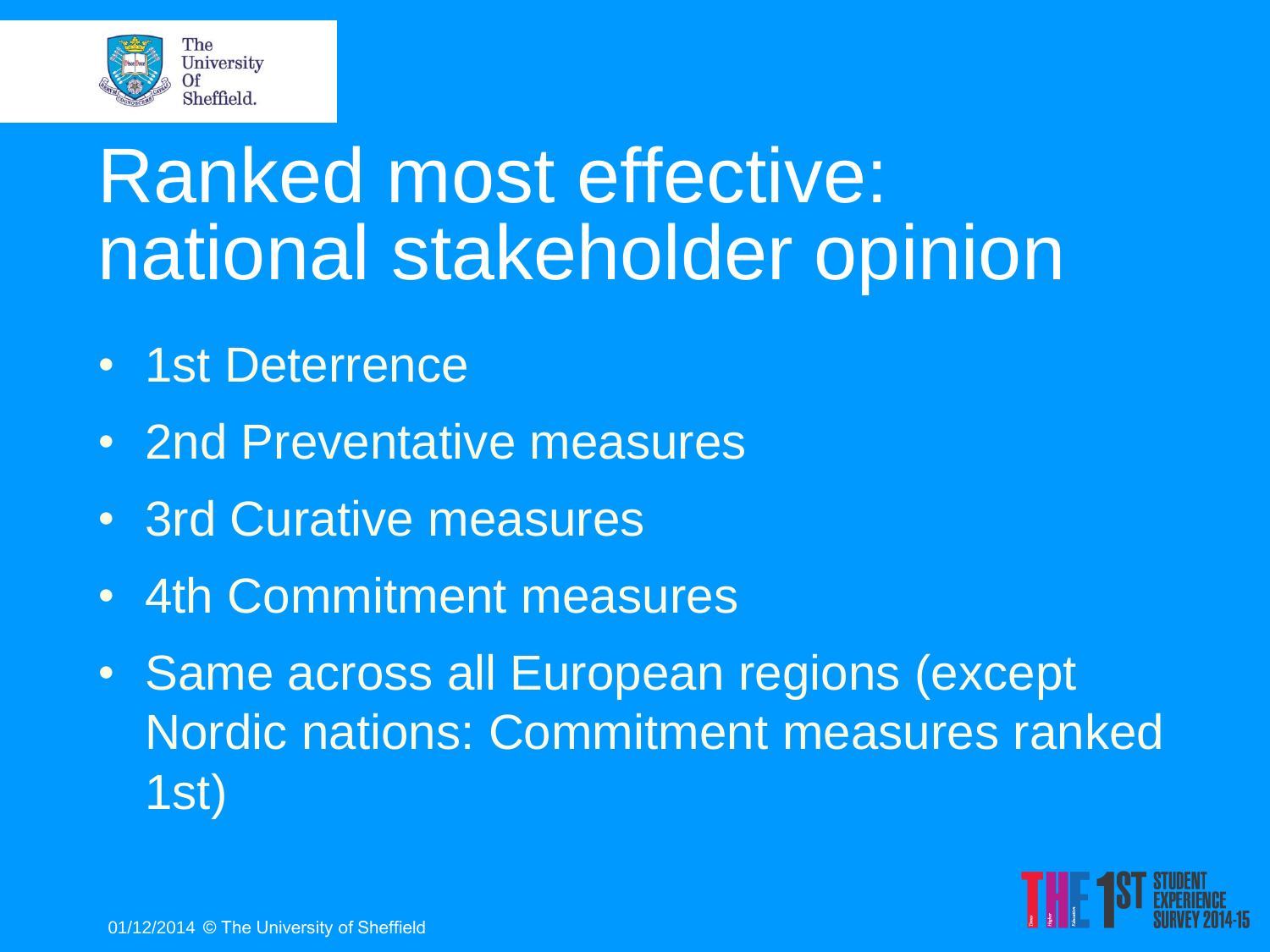

# Synthesising the policy approaches

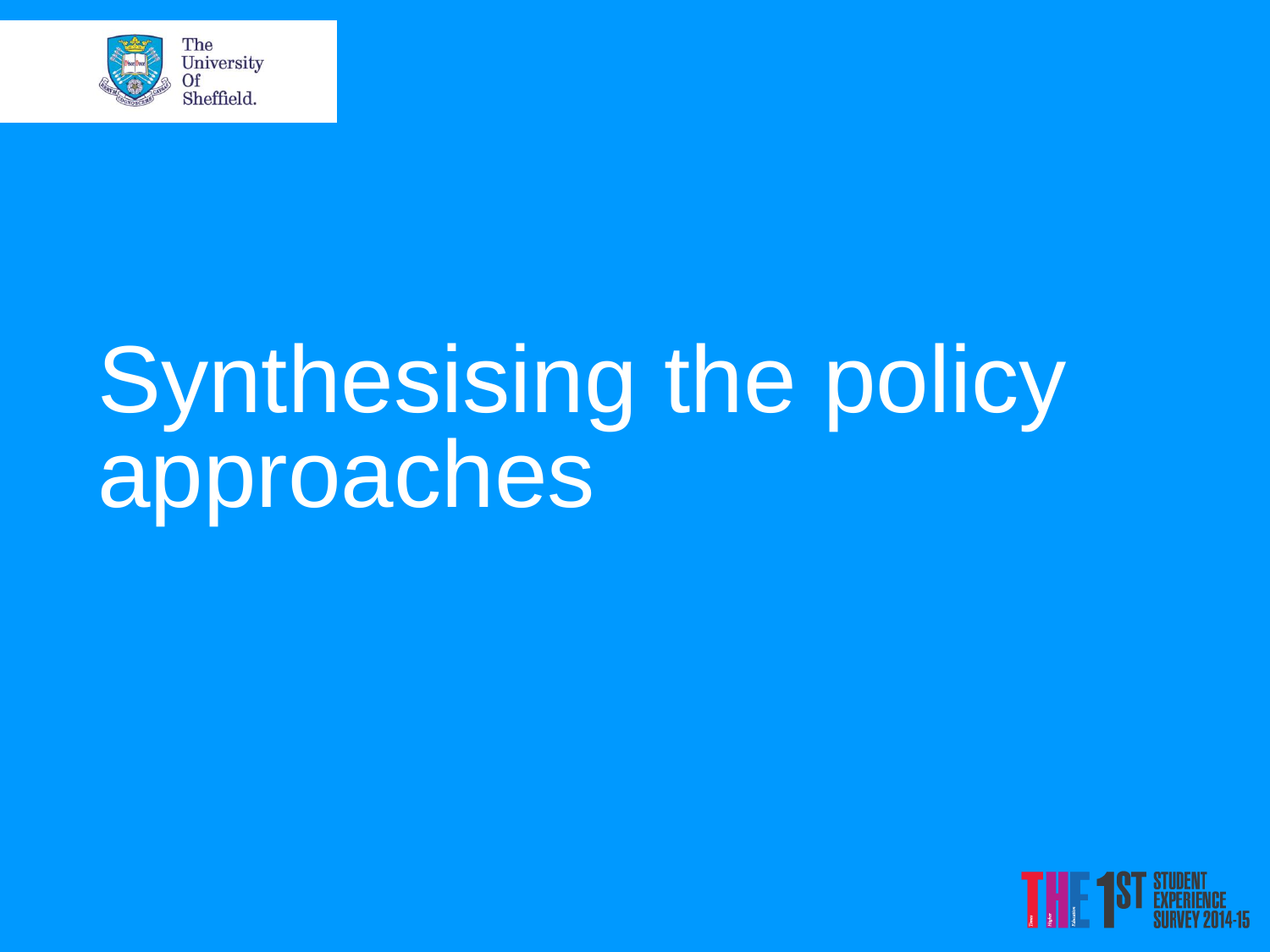

### Responsive regulation

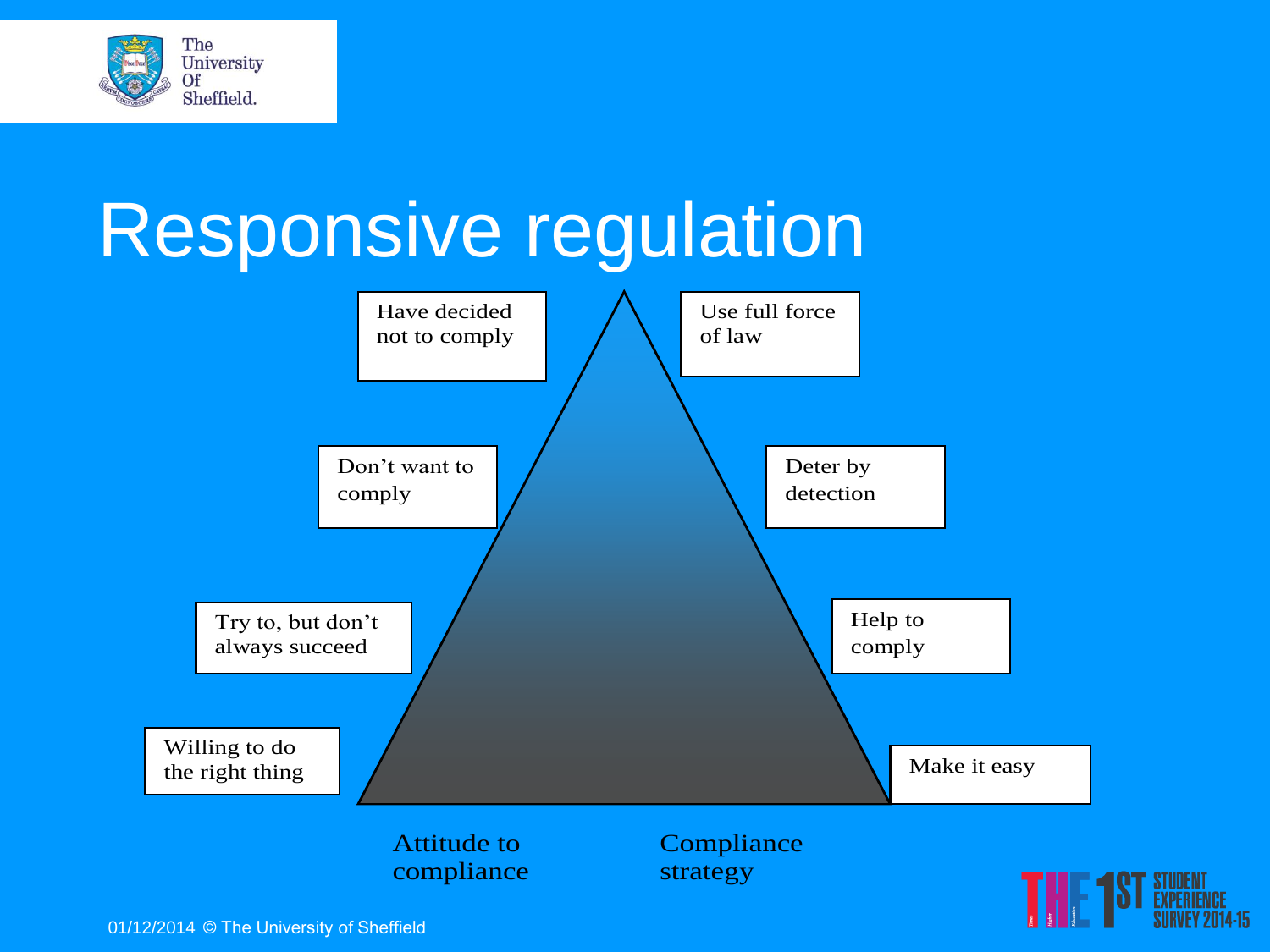

### Slippery slope framework

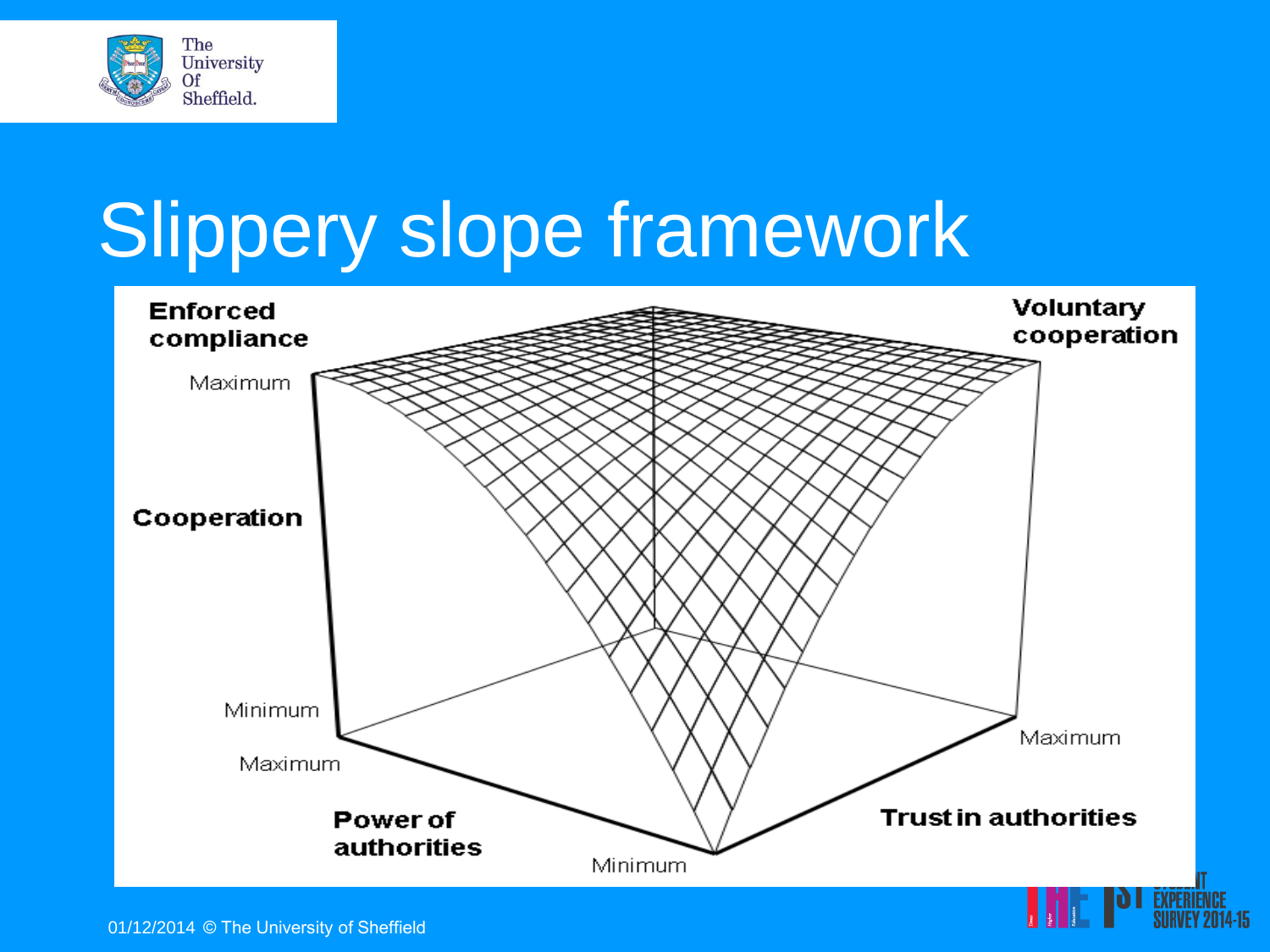

### Ways forward

- 1. Little understanding of effectiveness of policy measures. 'Knowledge bank' created: http://www.eurofound.europa.eu/areas/labo urmarket/tackling/search.php
- 2. Need to evaluate policy measures using common units of evaluation (e.g., return/cost ratio)
- 3. Need to understand which policy measures are most effective in various contexts

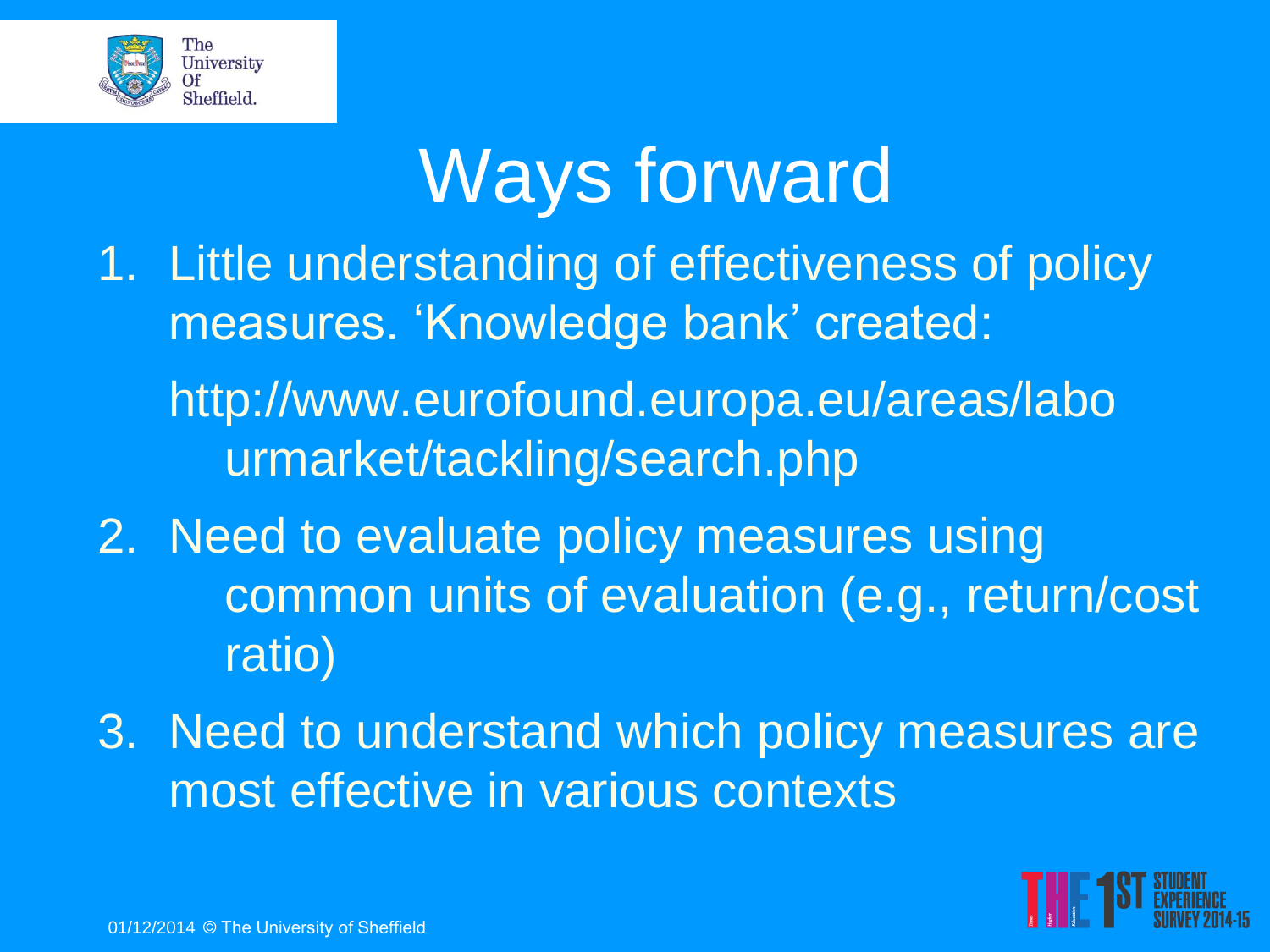

### Ways forward continued

4. Need to understand what combinations and sequences of measures are most effective in various contexts